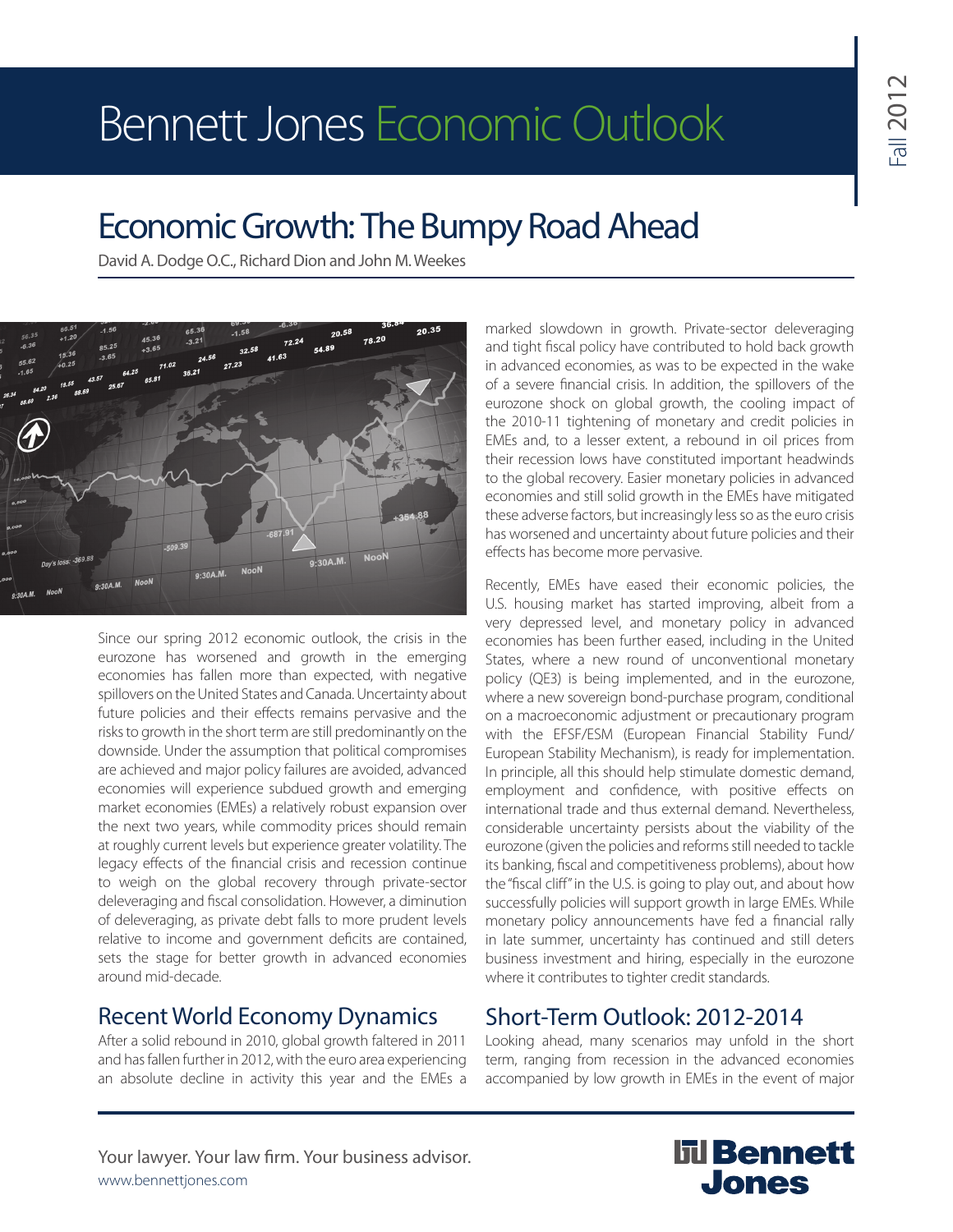policy failures, to a take-off in global growth reminiscent of past recoveries in the event of unexpectedly decisive policy moves. A more probable outcome is that supportive policy actions and the absence of oil price escalation allow confidence to improve, private spending and hiring to pick up, and global growth to stabilize and then rise towards its potential rate. By mid-decade, a rapid diminution of deleveraging in advanced economies, or even a re-leveraging in some cases, could set the stage for a period of above-trend growth.

In this scenario, inflation is well contained, short-term interest rates remain very low to the end of 2014 while unconventional monetary policy tends to lower long-term interest rates and boost the price of risky assets. Commodity prices may lose some ground in the near term inasmuch as growth prospects are questioned, but are expected nonetheless to remain elevated although subject to considerable volatility.

Consistent with this baseline scenario, global growth averages about three percent in both 2012 and 2013 before picking up to 3.5 percent in 2014. The euro area experiences a decline in activity in the final three quarters of 2012 and a tiny rebound in 2013 when a pick-up in exports in response to the earlier depreciation of the euro and a modest strengthening of external demand overcomes the drag exerted by domestic demand. Deleveraging by households, governments and the financial sector weighs on domestic demand, which nonetheless begins to expand in 2014 as confidence gradually improves and financial conditions ease somewhat in response to tentative steps taken toward a banking union and greater fiscal integration.

U.S. growth remains close to two percent during the second half of 2012. We judge that there will be some political compromise related to the fiscal cliff issue. In this compromise scenario, growth slows in early 2013 as a result of a tightening of fiscal policy but, abetted by the recent easing of monetary policy and diminishing household deleveraging, subsequently picks up markedly and for the year as a whole averages slightly above two percent. Fiscal drag cuts real GDP growth by about 1.5 percentage points in 2013 (and 2014), 0.5 points more than in 2012 but considerably less than the approximate three points (by end-2013) implied by the full potential fiscal cliff according to the U.S. Congressional Budget Office. Supporting stronger growth during 2013 are exports, as external demand picks up; business investment, as uncertainty diminishes and businesses start activating their large cash flow; and residential investment, as employment gains momentum, home vacancies diminish and construction gradually rises towards levels consistent with demographic demand. Growth decelerates somewhat during 2014, but for the year as a whole averages slightly above three percent.

Growth in China remains close to eight percent throughout the period 2012-2014, significantly lower than in 2011, largely because of weaker growth in exports and investment, but more in line with the projections of the latest five-year plan. Recent monetary and fiscal policy easing, including accelerated approval of public infrastructure projects, helps buttress domestic demand growth while exports pick up somewhat in 2013 as external demand firms up. We expect a rather modest real appreciation of the renminbi. On the structural side, China still faces the challenge of managing the transition to consumer-led growth and strengthening its financial system.

Canada's growth remains relatively close to an average of 2.2 percent per year over the period 2012-2014. Exceptionally accommodative financial conditions, favorable terms of trade and some easing of the federal government fiscal drag provide support to domestic demand growth. A strengthening of the sectors in the U.S. economy that specifically drive Canadian exports offsets the negative impact of Canadian industries'

|                | 2011     | 2012         | 2013        | 2014 |
|----------------|----------|--------------|-------------|------|
| Canada         | 2.4(2.5) | 2(2.4)       | 2.2(2.4)    |      |
| United States* | 1.8(1.7) | 2(2.3)       | 2.3(2.5)    |      |
| Eurozone*      | 1.5(1.5) | $-0.5(-0.4)$ | 0.2(0.9)    |      |
| China          | 9.2(9.2) | 7.7(8.2)     | 7.7(8.5)    |      |
| World          | 3.8(3.8) | 3(3.2)       | $3 + (3.5)$ |      |

### Short-Term Prospects for Output Growth (%)

\*This projection assumes that political compromise is achieved in the United States and the eurozone. Figures in brackets are from the **Bennett Jones Spring 2012 Economic Outlook**.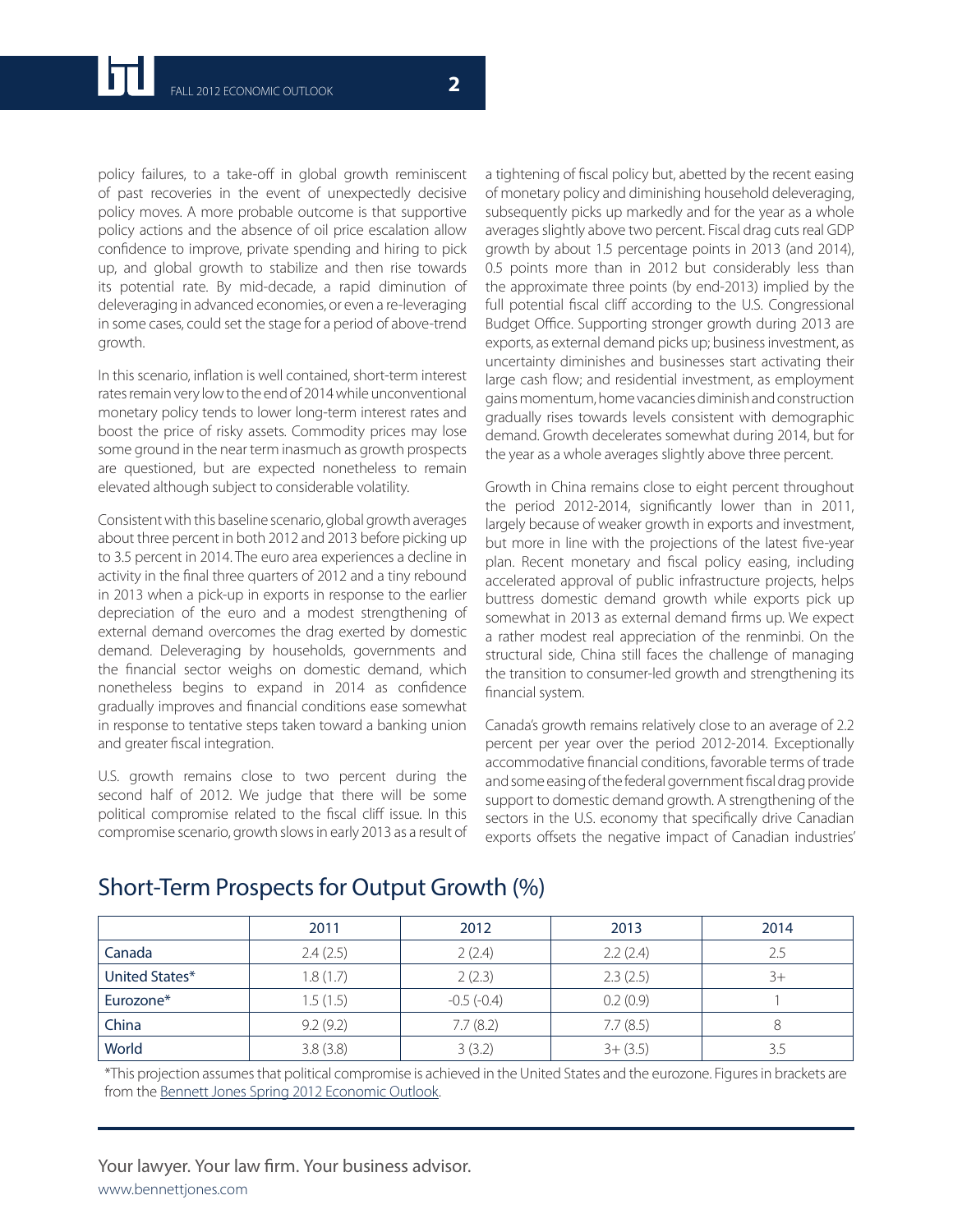lack of cost competitiveness. The Canadian dollar is likely to remain near parity with the U.S. dollar, supported by commodity exports, safe-haven capital flows and spillovers from global monetary policy. Other factors constraining growth in Canada include a recent overbuilding of housing (especially condos) in some cities, which should lead to a decline in housing investment over the next two years, and high household debt, which should hold back consumption growth. Moreover, weak provincial finances (especially in Ontario and Quebec) constrain public investment and induce labour relations problems. Key challenges facing Canada in the years ahead therefore include improving productivity growth and cost competitiveness, reducing household indebtedness relative to income, and strengthening provincial finances.

#### Major Risks

The key risks to our fall outlook are predominantly on the downside and mostly related to major policy failures. First, the U.S. Congress may fail to resolve the fiscal cliff issue and the resulting fiscal drag would bring the U.S. economy to a halt in 2013, if not into recession, with adverse spillovers on the rest of the world. Second, the banking and sovereign debt crisis in the eurozone may get far worse, deepening the recession in the periphery countries and bringing material output losses in the rest of the world. Third, the transition to a more balanced economy in China may falter and easier policies may fail to support growth, again with negative spillovers on the rest of the world. Finally, the possibility of oil price hikes remains an additional downside risk to global growth in view of ongoing geopolitical risks and other potential sources of oil-supply disruption. On the other hand, one upside risk for 2014 is the possibility that a surprisingly good resolution of fiscal issues generates more confidence, stronger business investment and faster growth in the advanced economies than factored in our baseline scenario.

#### Some Implications for Canadian Businesses

As pointed out in our spring 2012 outlook, strong balance sheets, combined with very low financing rates and a strong Canadian dollar, provide favourable conditions for the acquisition of new capital goods and related investment in efficiency improvement and product innovation. The benefits of more investment should be increasingly felt as aggregate demand growth in the United States starts picking up during 2013. In the next year Canadian businesses face a pressing competitive challenge arising from a strong Canadian dollar (likely to remain near parity), relatively weak productivity growth, accelerating labour costs (particularly in Western

Canada), and more severe shortages of some skills across the country. Our view is that current pessimism is unwarranted. By mid-decade, we should be in the early stage of a longerrun cycle of better growth.

#### Trade Issues

The outlook above is premised on no change in trade policy that would have significant effects on global growth over the next two to three years. While the Doha Round appears to be dead, there is considerable bilateral activity to reduce trade barriers.

In his October 31 "Summary of WTO Report on G20 Trade Measures," Director-General Pascal Lamy observes, "There has been a slowdown in the imposition of new trade restrictive measures by G-20 economies over the past five months. Nevertheless, the new measures are adding to the stock of restrictions put in place since the outbreak of the global crisis, most of which remain in effect."

Ominously he adds, "At a time of continuous economic difficulties, trade frictions seem to be increasing. They are reflected not only through trade remedy and dispute settlement cases under the WTO, but also through decisions affecting foreign investment and participation in infrastructure-related government procurement programmes."

Noting that the prospects for the global economy are highly uncertain he observes, "The WTO Secretariat has recently revised downward its forecast for world trade growth in 2012 to 2.5% from its 3.7% forecast issued in April 2012. The volume of trade growth in 2013 is now forecast to be at 4.5%, still below the long-term annual average of 5.4% for the last 20 years."

On the trade negotiations front there are spluttering efforts in the WTO to salvage pieces of what was on the table in the Doha Round but the odds are long that any of this will happen. On the other hand efforts to launch a plurilateral negotiation to liberalize trade in services within the WTO are making progress. These negotiations will probably get underway in the New Year.

Outside the WTO much is happening in what has become known as *competitive trade liberalization* through bilateral and regional negotiations—*competitive* because the process puts considerable of pressure on countries to be the first to negotiate agreements so that they enjoy an advantage by achieving barrier-free access ahead of their competitors. Failure to move quickly can result in negative discrimination and loss of markets.